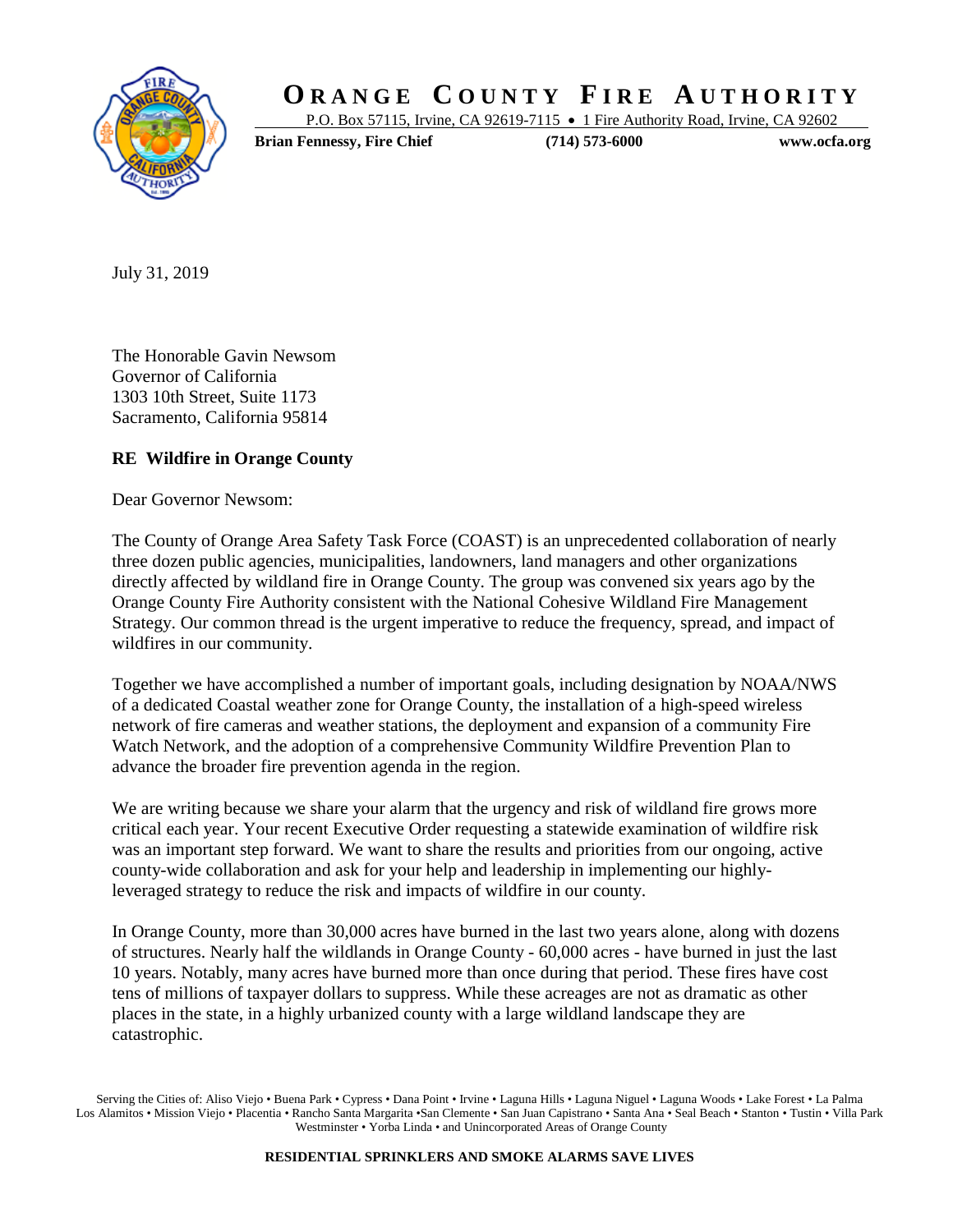July 31, 2019 Page Two

As we have worked closely together over the last six years, priorities for preventing and managing fire in Orange County have become extremely clear. Critically, unlike forested areas in Northern California that have suffered extreme fuels buildup and tree die-off due to drought and pests, shrublands in Southern California have an entirely different fire regime and very different needs to prevent catastrophic fires.

Wildfire risk reduction in Southern California shrublands such as Orange County is nearly the exact opposite of forested ecosystems. While the fire interval has lengthened significantly in most California forests resulting in fuel accumulation and fuel-driven fires, our ecosystems have had far too much fire, especially driven by Santa Ana wind conditions. The historic normal return interval of 50-150 years in most shrublands is now reduced to 7-10 years, resulting in a downward spiral of proliferating non-native, easily ignitable vegetation that further perturbs the fire cycle.

We are unanimously convinced that the Cohesive Strategy to create leveraged risk reduction in shrublands such as Orange County comes down to three critical elements: **Ignition Prevention, Home Hardening, and Strategic Fuel Modification Zones**. We know, for example, that 90% of the acres burn in only 10% of the fires, and those catastrophic fires are overwhelmingly humancaused and wind-driven. Even more important, whether accidental or intentional, more than 82% of ignitions in Orange County start along primary roadways. If we can reduce those ignitions by even half, we can also cut the risk of catastrophic fire in half and double the probable time between major fires.

Another approximately 10% of ignitions are the result of utility infrastructure and maintenance – an issue that Southern California Edison and San Diego Gas & Electric are working to address. Their public safety shutoff program is an important immediate step while permanent solutions are identified and implemented. We encourage and support their efforts and their participation in our coalition. We also know that as many as 80% of the structures that burn in large fires here do not meet updated or current building fire codes, often with catastrophic consequences.

Thus, our priorities are simple, and we need your help. Most of the previous fire prevention policy and funding has been directed toward fuels reduction and fire suppression related to fuel-driven fires. This trend continues in CAL FIRE's response to your Executive Order. Unfortunately, this approach is of little help when embers from wind-driven fires ignite vegetation or structures more than two miles downwind. Of course, continued funding for suppression is absolutely critical. But that alone will not reduce risk in places like Orange County when a single roadside ignition during a windrelated Red Flag condition can burn 30,000 acres and destroy hundreds of structures. In Orange County and most of Southern California, **we need major funding and policy to prevent ignitions that lead to catastrophic wind-driven fires - particularly along roadsides - to help those living at the wildland-urban interface improve resilience of their communities, and to support county-wide collaborations such as COAST.**

Our group submitted a proposal for a Roadside Ignition Prevention Strategic Plan under the CAL FIRE Fire Prevention Grants Program, which unfortunately was not funded. We believe this was a significant oversight that misjudges the true sources of wildfire risk in our region. We need an aggressive strategy and leveraged actions for reducing roadside fire risk including modified roadway operations practices, increased patrol and surveillance through community Fire Watch Networks, and

Serving the Cities of: Aliso Viejo • Buena Park • Cypress • Dana Point • Irvine • Laguna Hills • Laguna Niguel • Laguna Woods • Lake Forest • La Palma Los Alamitos • Mission Viejo • Placentia • Rancho Santa Margarita • San Clemente • San Juan Capistrano • Santa Ana • Seal Beach • Stanton • Tustin • Villa Park Westminster • Yorba Linda • and Unincorporated Areas of Orange County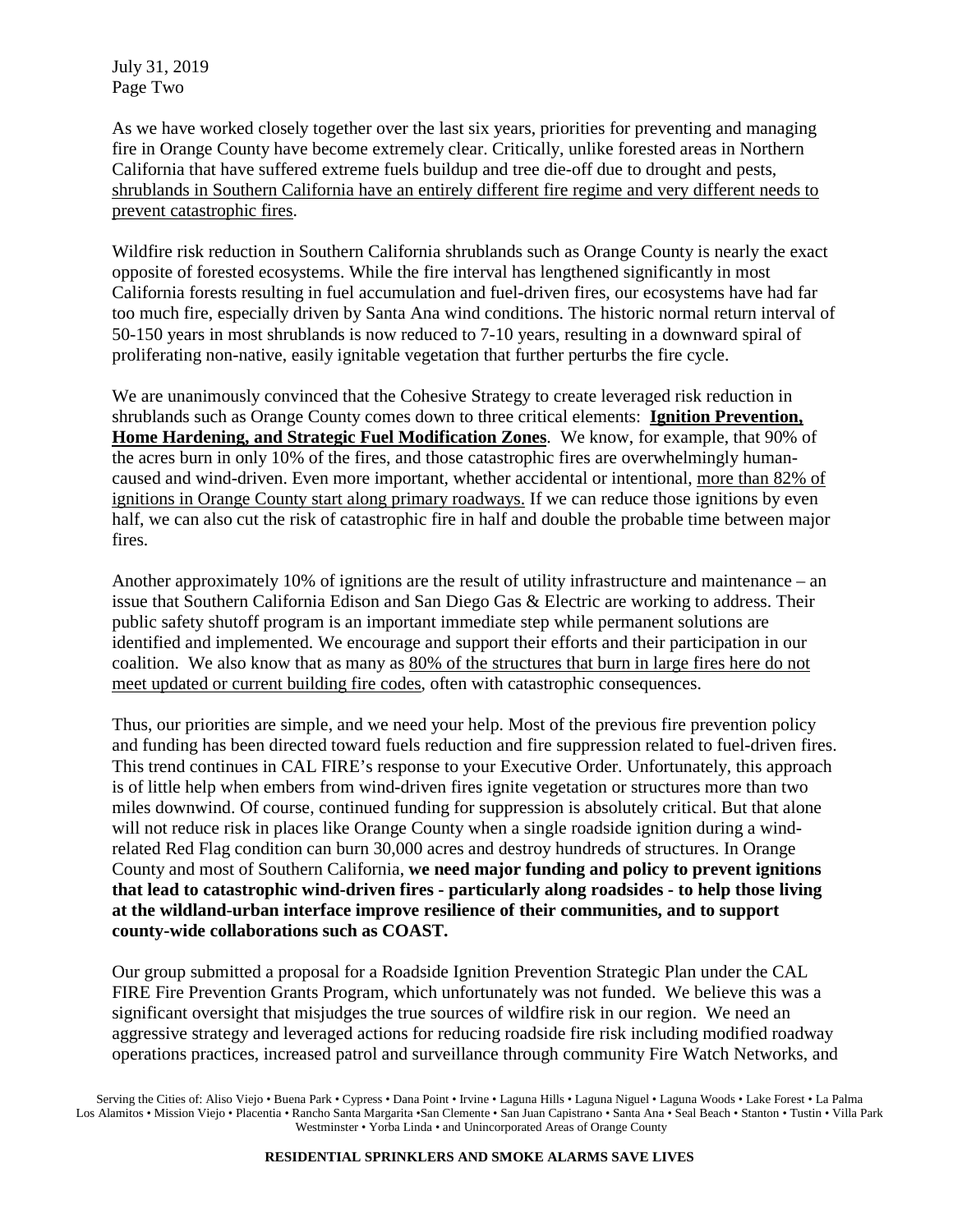July 31, 2019 Page Three

targeted direct interventions along roads to prevent ignitions. We need bold policy leadership and funding and hope you will support our efforts.

In the area of Hardening Homes, Orange County Fire Authority and other local fire departments such as Newport Beach, Anaheim, and Laguna Beach (all participants in our coalition) have outreach and education programs such as Ready, Set, Go that work with homeowners in the wildland-urban interface to help them prepare their properties against wildfire. But these programs currently reach a fraction of those at risk and must be significantly increased in their scope and effectiveness to ensure that when fires inevitably occur, that their damage can be minimized. And we need support for effective management of Strategic Fuel Modification Zones around communities to increase resilience.

Our group COAST is built on a simple principle – that the impacts of wildfire and reducing its risk are everyone's problem. The only way this can be solved is if we all work together and step beyond the constraints of convention and old ways of doing business to confront the realities of wildfire in our state. We are bound together by this commitment and know we can count on your support.

We would be pleased to work with whomever you suggest to pursue our priorities and needs in more depth. As you can see from the attached participant list, the breadth of our coalition means that everyone is already at the table. With your support we believe we can make an enormous difference in reducing the risk of wildfire and keeping our communities and our precious wildlands safe.

Thank you for your leadership and we stand ready to work together.

Sincerely,

Brian Fennessy Chief

Attachment

cc Wade Crowfoot, Secretary of Resources Jessica Morse, Deputy Secretary for Forest Management, Resources Agency

Serving the Cities of: Aliso Viejo • Buena Park • Cypress • Dana Point • Irvine • Laguna Hills • Laguna Niguel • Laguna Woods • Lake Forest • La Palma Los Alamitos • Mission Viejo • Placentia • Rancho Santa Margarita • San Clemente • San Juan Capistrano • Santa Ana • Seal Beach • Stanton • Tustin • Villa Park Westminster • Yorba Linda • and Unincorporated Areas of Orange County